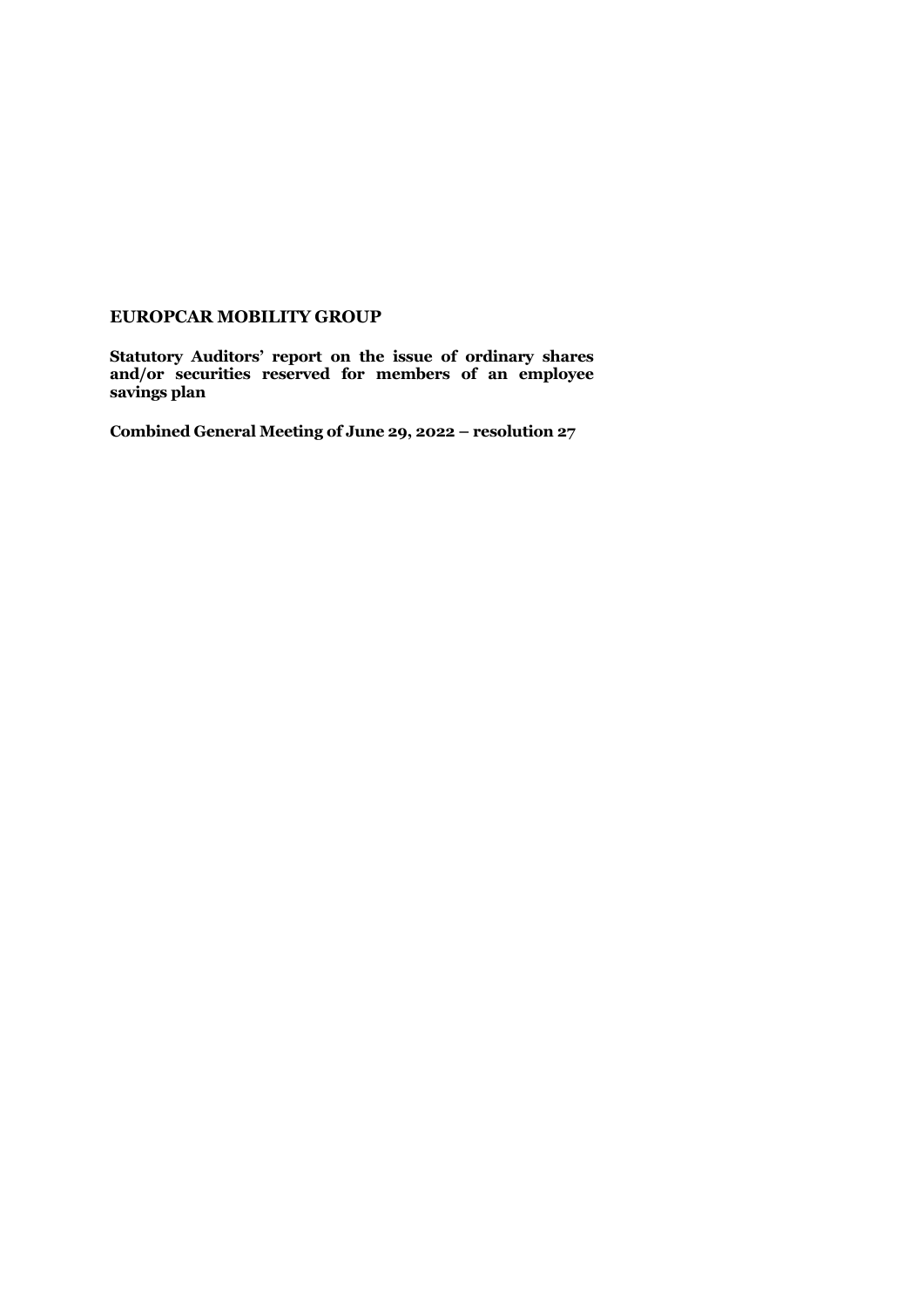**Mazars** 61, rue Henri Regnault 92075 Paris La Défense

## **Statutory Auditors' report on the issue of ordinary shares and/or securities reserved for members of an employee savings plan**

**Combined General Meeting of June 29, 2022 – resolution 27**

## **EUROPCAR MOBILITY GROUP**

13 ter Boulevard Berthier 75017 Paris

*This is a free translation into English of the Statutory Auditors' report issued in French and is provided solely for the convenience of English speaking readers. This report should be read in conjunction with, and construed in accordance with, French law and professional standards applicable in France.*

To the Shareholders,

In our capacity as Statutory Auditors of Europcar Mobility Group, and in compliance with Articles L.228-92 and L.225-135 et seq. of the French Commercial Code (Code de commerce), we hereby report to you on the proposed delegation of authority to the Board of Directors to issue, without preferential subscription rights, ordinary shares and/or securities granting access to share capital, reserved for the employees of the Company and/or its subsidiaries, within the meaning of Article L.225-180 of the French Commercial Code and Article L.3344-1 of the French Labor Code (Code du travail), subscribing either directly or indirectly through one or several Company mutual funds, provided that such employees are members of an employee savings plan, which is submitted to you for approval.

This transaction is submitted to the shareholders for approval in accordance with the provisions of Article L.225-129-6 of the French Commercial Code and Article L.3332-18 and seq. of the French Labor Code.

The Board of Directors proposes that, on the basis of its report, for a period of 26 months, the shareholders delegate to the Board of Directors the authority to issue equity securities and to cancel their preferential rights to subscribe to the equity securities to be issued. The final terms and conditions of such an issue would be set by the Board of Directors.

The maximum nominal amount of capital increases that may be executed immediately or in the future cannot exceed 3% of the Company's share capital at the date of this Shareholders' Meeting, it being specified that this threshold is common to the share capital increases carried out in the context of resolutions 27 and 28.

It is the responsibility of the Board of Directors to prepare a report in accordance with Articles R.225- 113 et seq. of the French Commercial Code. It is our responsibility to express an opinion on the fairness of the information taken from the financial statements, on the proposed cancelation of the shareholders' preferential subscription rights, and on certain other information relating to the issue provided in the report.